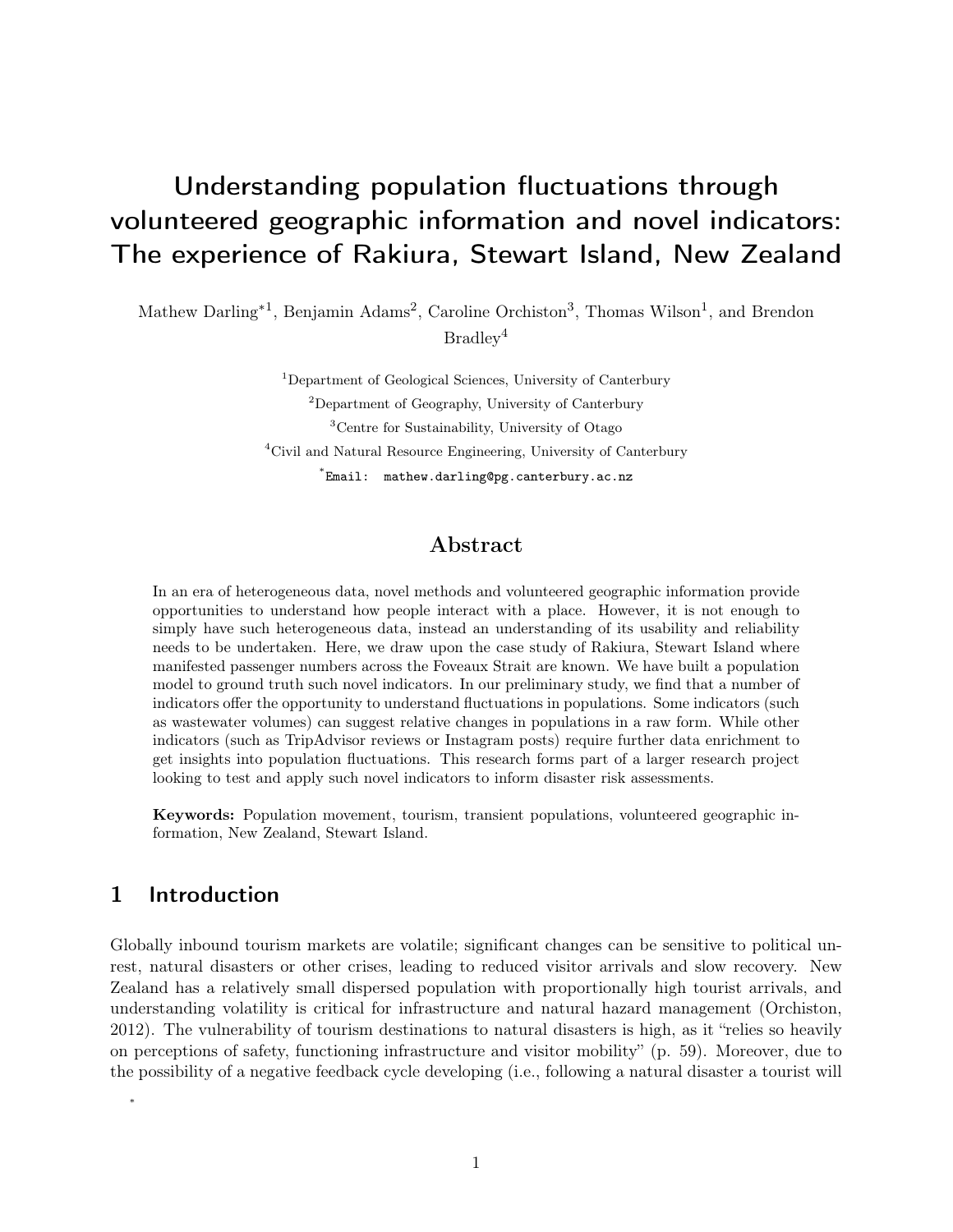not visit a specific country or region [\(Orchiston et al., 2013\)](#page-7-0)) it is important that dynamic nature of transient populations is better understood.

In this study we consider the use of volunteered geographic information (VGI) and novel population movement indicators as predictors of tourist travel patterns to support disaster risk reduction. The potential for VGI and crowdsourced datasets as sources of information to support disaster response is well-studied, yet its quality and usefulness remain debatable for many scenarios [\(Goodchild and](#page-6-1) [Glennon, 2010;](#page-6-1) [Goodchild and Li, 2012;](#page-6-2) [Senaratne et al., 2017\)](#page-7-1). In prior work, a common motivation for using VGI and novel data sources for population mapping has been to understand risk exposure to infectious disease in places without accurate population figures [\(Deville et al., 2014;](#page-6-3) [Tatem et al.,](#page-7-2) [2012\)](#page-7-2). In our case we consider a different situation where the population numbers are influenced by a large number of transient tourists and thus are highly dynamic.

A case study area, of Rakiura, Stewart Island, New Zealand's southern-most inhabited island has been selected. Here, confidence in the actual population movement can be derived from passenger manifests on the ferry and air services, visitor levy data collected by the local council, and international cruise ship positioning data (automatic identification system). We compare this population model to VGI and novel indicators on two temporal scales. These methods are tested to see whether such indicators can be adopted as a proxy for population fluxes, and in turn be used to better inform disaster risk assessments.

In summary, the aims of this study are two-fold. Firstly, it is to understand how well VGI and novel indicators represent fluctuations in population. Secondly, it considers opportunities to undertaking data enrichment methods to build confidence in the assessed indicator.

# 2 Methodology

### 2.1 Modelling the population of Rakiura, Stewart Island

Similar to wider New Zealand, Stewart Island (or Rakiura in Maori), has experienced significant growth in tourism in recent years. International and domestic tourists alike enjoy visiting the island's wilderness and natural areas. As such, the population (378, as of 2013) can increase threefold with a visiting international cruise ship, or during a busy public holiday period. Fluctuations in the island's populations are largely driven by seasonality, with the busiest periods being between September and March, coinciding with more favourable weather, a number of public holidays, and the cruise 'season'.

### 2.1.1 Building a population model for 2018–2019

To access Rakiura, visitors need to cross Foveaux Strait using either a scheduled ferry or air service, cruise ship or by a charter aircraft, or other vessel. By drawing on the data sources shown in Table 1 below, which represent the majority (in excess of 90%) of passenger movements to the island, a population model for the Island was created. This is for the period from 1 April 2018 until 31 March 2019.

In order to build a population model for Rakiura, the net remaining population has been calculated from the Ferry manifested passengers, and assumed 40% of cruise ship capacity. The later equates to approximately 3,000 cruise ship passengers visiting the Island, which is consistent with historical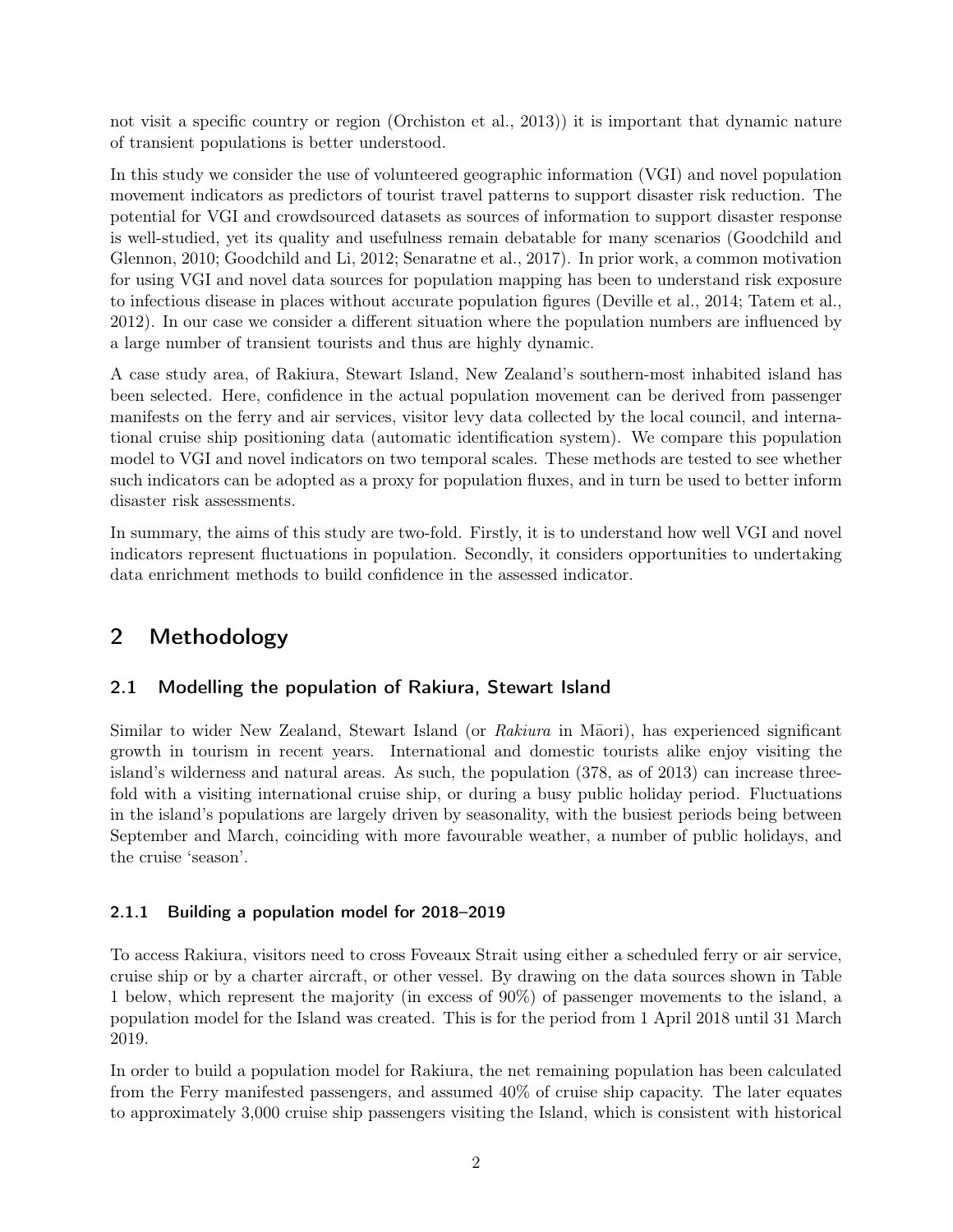

Figure 1: Case Study Area of Stewart Island Rakiura, and location of novel/VGI indicators

| Data Source           | Source                     | Temporal Resolution | Coverage              |
|-----------------------|----------------------------|---------------------|-----------------------|
| Rakiura Visitor Levy  | Southland District Council | Monthly             | Visitors arrival only |
| Ferry Manifest        | Real Journeys              | Daily               | Resident and Visitors |
| Cruise Ship Movements | Maritime NZ                | Hourly              | Vessels only          |
| Population Forecasts  | Statistics NZ              |                     | Residents             |

Table 1: Population inputs to Rakiura Population Model.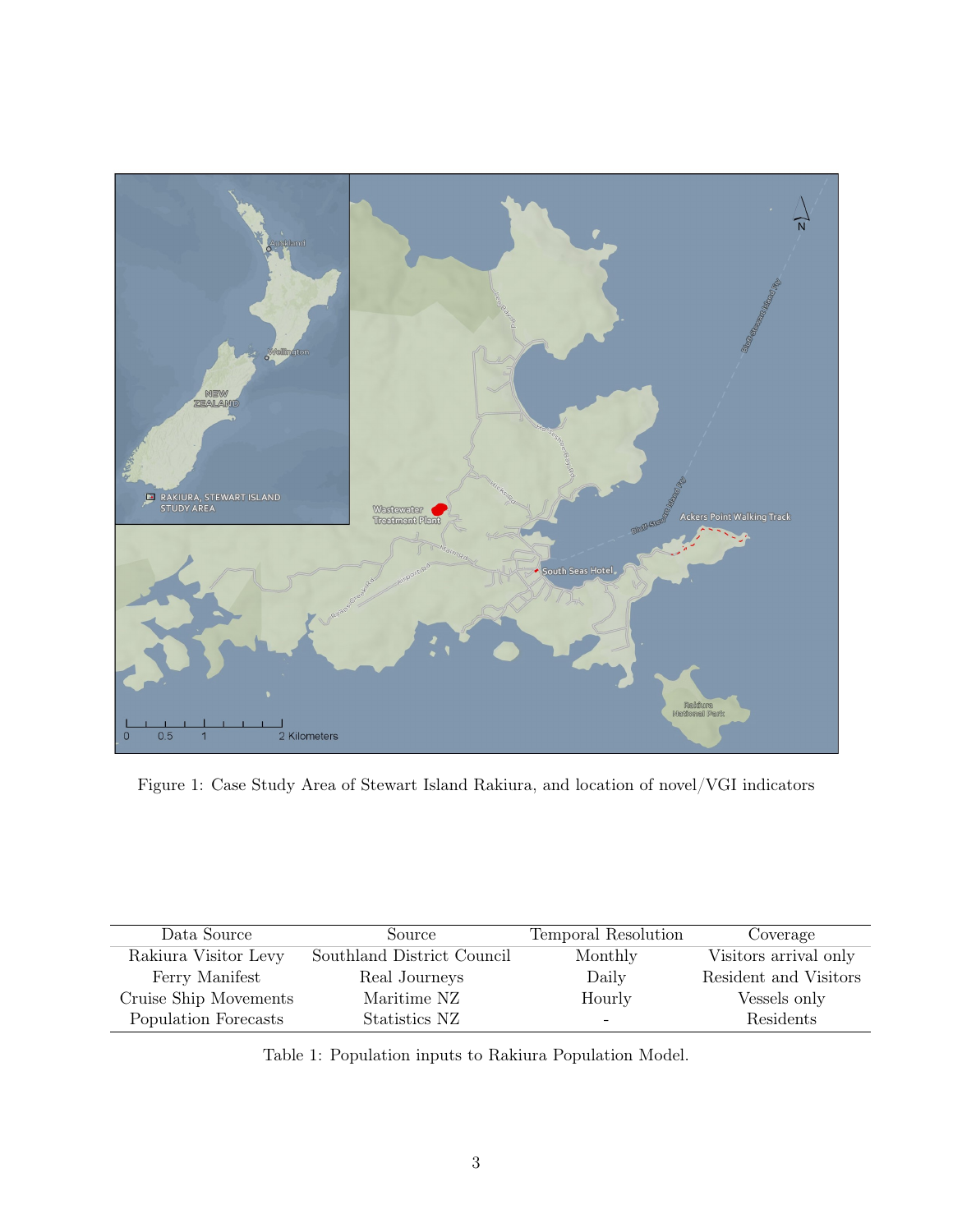trends [Statistics New Zealand](#page-7-3) [\(2017\)](#page-7-3). To allow for those arriving by scheduled aircraft or chartered service (where no data is held), the net has been pro-rated to match the actual, monthly visitor levy data.

#### 2.1.2 Longitudinal temporal analysis for 2016–2019

A levy from every visitor to Rakiura of \$5 is collected by the aircraft or vessel operator on behalf of the local district council (Southland District Council, SDC). This levy is collected for every domestic and international visitor, with the exception of local ratepayers (including holiday home owners), residents, or visitors who stay for longer than 21 days. SDC has provided this for the period of 2016–2019 on a monthly (aggregated) resolution.

A number of the VGI and novel indicators reviewed are also aggregated on a monthly basis. Here, we have compared these to the longitudinal data that has been drawn from the Rakiura Visitor Levy, as a proxy for island population. Given the relative stability of the island resident population, this is assumed to be a suitable proxy for changes in island population.

### 2.2 Novel indicators and Volunteered Geographic Information

The concept of using VGI or novel indicators to understand population fluctuation has been considered by many authors [\(Dobson et al.](#page-6-4) [\(2000\)](#page-6-4); [Nissen and Potter](#page-6-5) [\(2011\)](#page-6-5); [Statistics New Zealand](#page-7-4) [\(2011\)](#page-7-4)), however few have had the opportunity to assess in real terms the accuracy or the inherent bias of these methods. Through this study we investigate a range of indicators to assess their suitability to represent wider fluctuations in populations.

Table 2 below shows the indicators we assessed. Two indicators (wastewater and Instagram posts) were assessed on a more fine-grained temporal resolution (daily). Where aggregated datasets were reviewed (i.e., walking track counters and TripAdvisor), they were assessed against the Visitor Levy to understand longer term stability in trends. The assessment of all of these indicators has been undertaken using the raw datasets and no data enrichment has been undertaken.

| Indicator                            | Aggregated | Type             | n                  |
|--------------------------------------|------------|------------------|--------------------|
| Wastewater volume at Treatment Plant | Daily      | Novel Indicators | $365 \text{ days}$ |
| Instagram #StewartIsland uploads     | Daily      | VGI              | $4,027$ posts      |
| Walking Track Counter                | Monthly    | Novel Indicators | $36,590$ counts    |
| <b>TripAdvisor Reviews</b>           | Monthly    | VGI              | 194 reviews        |

Table 2: Data sources assessed in this review

# 3 Results

Presented in Figure 2 below are the key correlations between the daily modelled population for Rakiura and the two daily indicators considered. This clearly shows a strong relationship between daily wastewater volumes and the daily population (Pearson's Correlation of 0.973). This is consistent with existing empirical relationships developed between population and wastewater produced. The strong relationship is likely a function of the lack of significant industry (and industrial effluent) on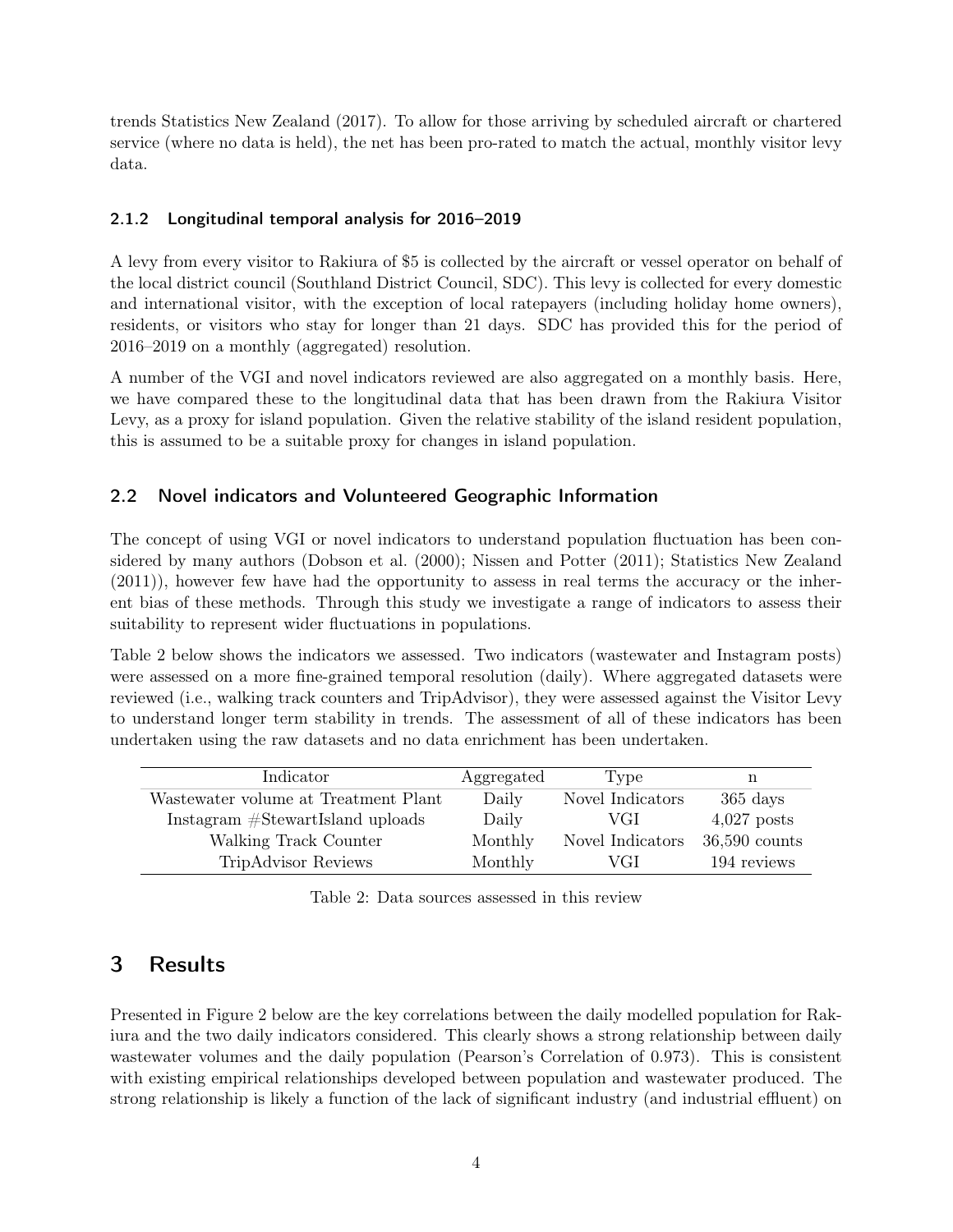Rakiura, and the relative simplicity of the network with limited opportunities for water ingress into the network.

The relationship between the population model and #StewartIsland tagged posts on Social Media platform Instagram is lower (Figure 2). There are a number of complicating factors in this dataset which include: the ability for a user to post multiple posts with the same 'tags', the inability to distinguish individual users to identify 'individual visits', likely demographic bias (particular in nations where the platform is unavailable), and the volunteered nature of the geographic data (e.g., some users may confuse Rakiura with the South Island of New Zealand). Noting this, there appears to be moderate correlation (0.719) between the modelled population and Instagram posts, and as such opportunities for data enrichment ought to be considered for this dataset.



Figure 2: Daily data showing correlations between modelled population, wastewater and Instagram posts between 1 April 2018–31 March 2019

Figure 3 adopts the Southland District Council's visitor levy, as a proxy for population movement. Here on a longer temporal scale (2016–2019) we compare the TripAdvisor reviews for the local 'South Seas Hotel' pub and the Department of Conservation (DOC) visitor counter on a local 1hr walking track. In the case of the latter a strong correlation (0.951) is observed between the proxy for the population on Rakiura, and the number of counts on the walking track. This correlation supports the theory, that a large portion of visitors are engaging in nature-based tourism activities.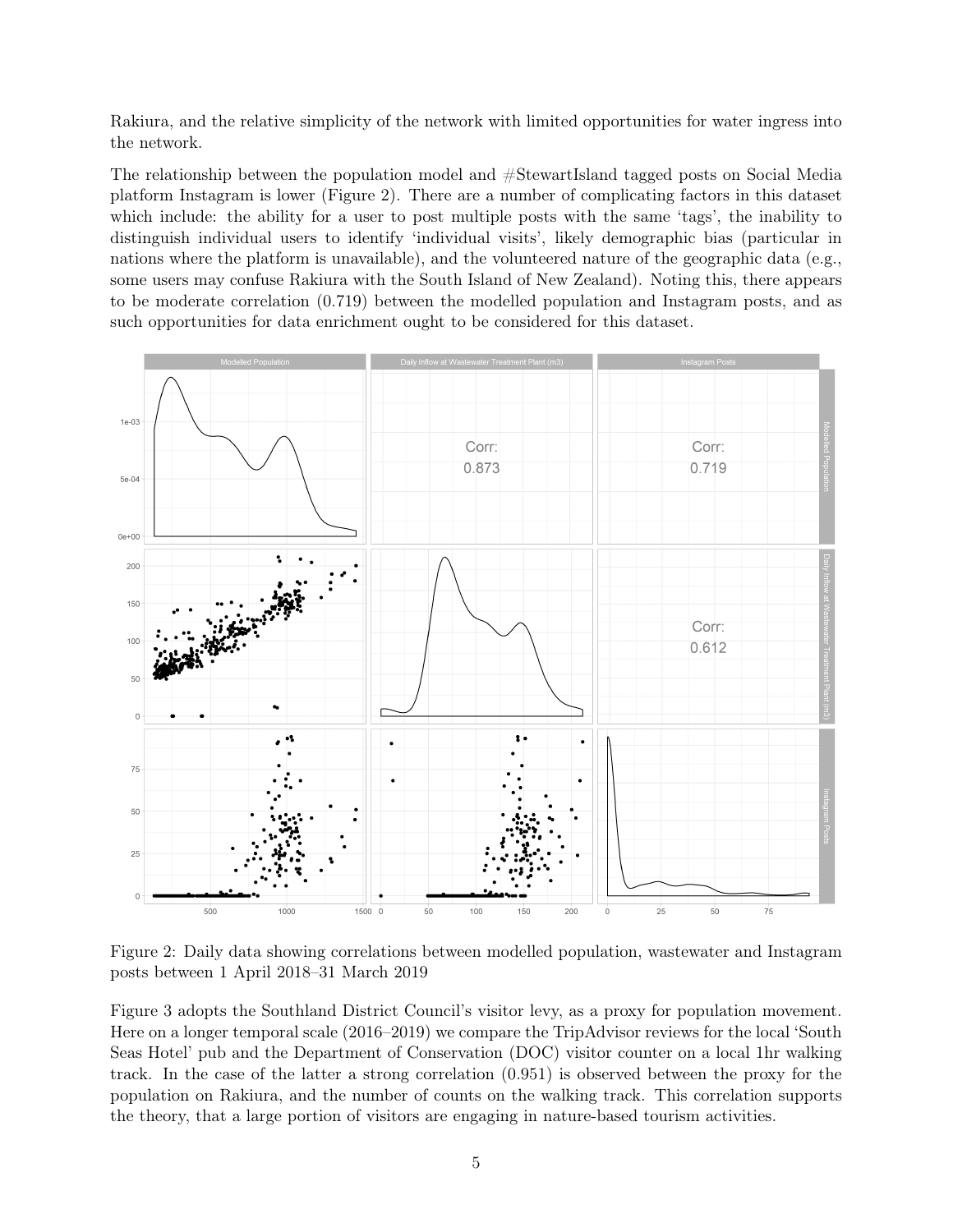TripAdvisor reviews also have a moderate correlation (0.763) to the proxy for population movement. Here it is expected that this will be weighted towards visitors as opposed to holiday home owners or residents. In addition, a visitor is only likely to post once about a particular hotel, activity or restaurant. Further multivariate analysis into understanding particular demographic bias is needed to understand the value of this VGI in population modelling.



Figure 3: Aggregated monthly data sets showing correlation between measured visitors (Visitor Levy), TripAdvisor reviews of the local restaurant and a visitor counter on a local walking track (between January 2016 and March 2019)

# 4 Next steps in applying volunteered geographic information to predicting populations movements

The research aim of this project was to understand how novel flux indicators can better predict population movement and thus exposure of international and domestic tourists to disaster risk. Research undertaken to date shows that the novel indicators, including VGI have the potential to improve population exposure data informing such risk models.

Moving forward, an assessment of whether data enrichment meaningfully improves the predictive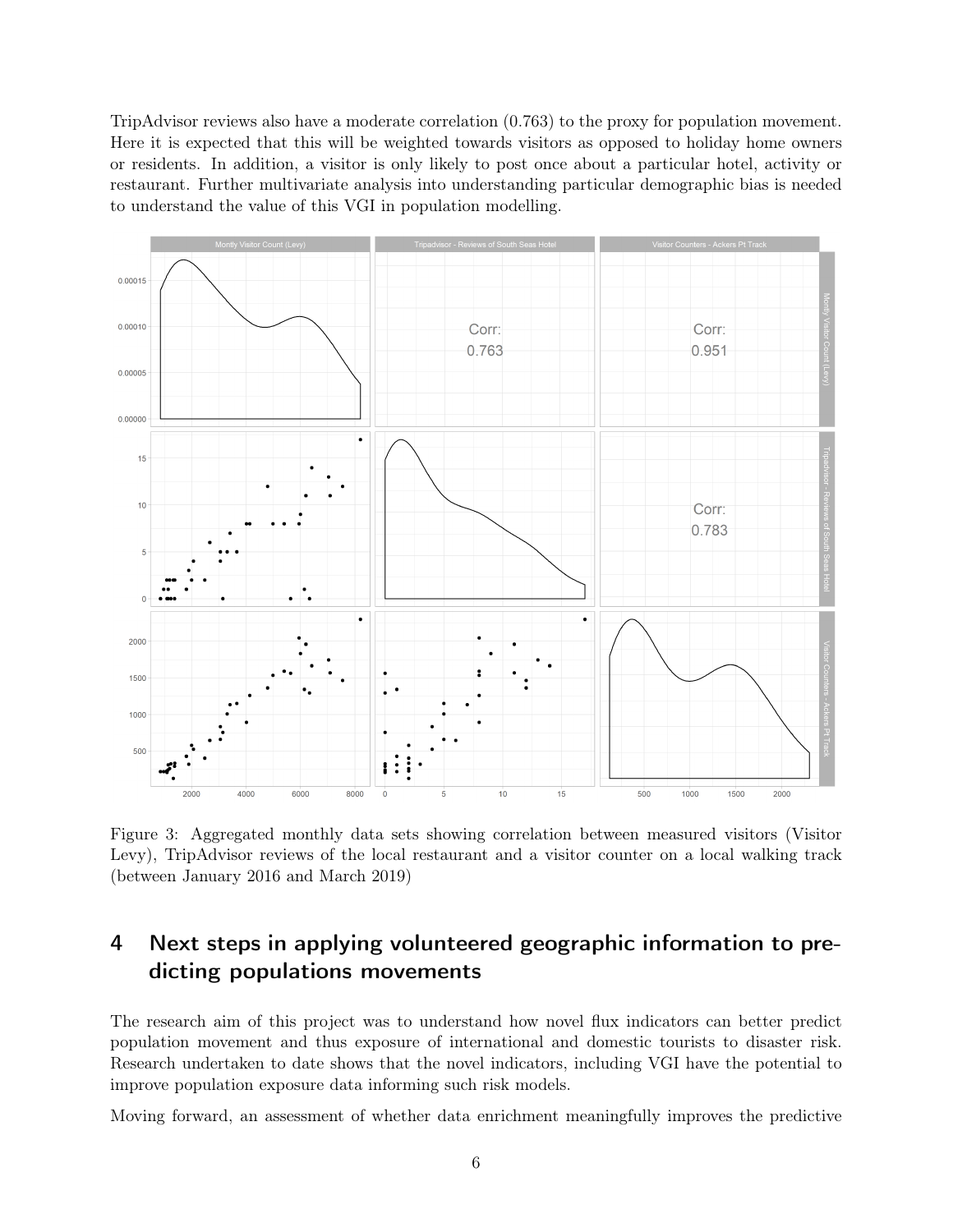powers of VGI social media data sources is needed. Noting the findings of [Middleton et al.](#page-6-6) [\(2013\)](#page-6-6) and the limited metadata available in VGI social media data sources, it is proposed that computer vision will be used to ascertain actual geolocation of publicly shared imagery. Preliminary models built in Google's TensorFlow are being tested. Options for data enrichment, including understanding effects of seasonality are being considered.

Finally, the goal in using the case study of Rakiura, Stewart Island was because it provides an opportunity to compare a number of different kinds of data against "ground truth" population numbers. Extending the study to other locations that elicit different kinds of tourism behavior will help establish the generalizability of the findings.

## 5 Acknowledgements

The authors would like to recognise the support of Land Information New Zealand, Resilience to Nature's Challenges - National Science Challenge, QuakeCoRE, and the New Zealand Police Credit Union for their support in this research. We would also like to thank the data providers who have provided data to undertake this research: Wayfare Group Limited, Southland District Council, Maritime New Zealand and the Department of Conservation.

# 6 References

<span id="page-6-3"></span>Deville, P., C. Linard, S. Martin, M. Gilbert, F. R. Stevens, A. E. Gaughan, V. D. Blondel, and A. J. Tatem

2014. Dynamic population mapping using mobile phone data. Proceedings of the National Academy of Sciences, 111(45):15888–15893.

<span id="page-6-4"></span>Dobson, J. E., E. A. Bright, P. R. Coleman, R. C. Durfee, and B. A. Worley 2000. Landscan: a global population database for estimating populations at risk. Photogrammetric engineering and remote sensing, 66(7):849–857.

<span id="page-6-1"></span>Goodchild, M. F. and J. A. Glennon 2010. Crowdsourcing geographic information for disaster response: a research frontier. International Journal of Digital Earth, 3(3):231–241.

<span id="page-6-2"></span>Goodchild, M. F. and L. Li 2012. Assuring the quality of volunteered geographic information. Spatial statistics, 1:110–120.

<span id="page-6-6"></span>Middleton, S. E., L. Middleton, and S. Modafferi 2013. Real-time crisis mapping of natural disasters using social media. IEEE Intelligent Systems,  $29(2):9-17.$ 

<span id="page-6-5"></span>Nissen, K. and D. Potter

2011. Where did people relocate to? experimental cell phone data analysis of population movements following the 22nd february christchurch earthquake. In PANZ biennial conference New Zealands Demographic Futures: Where to from Here.

<span id="page-6-0"></span>Orchiston, C.

2012. Seismic risk scenario planning and sustainable tourism management: Christchurch and the alpine fault zone, south island, new zealand. Journal of Sustainable Tourism, 20(1):59–79.